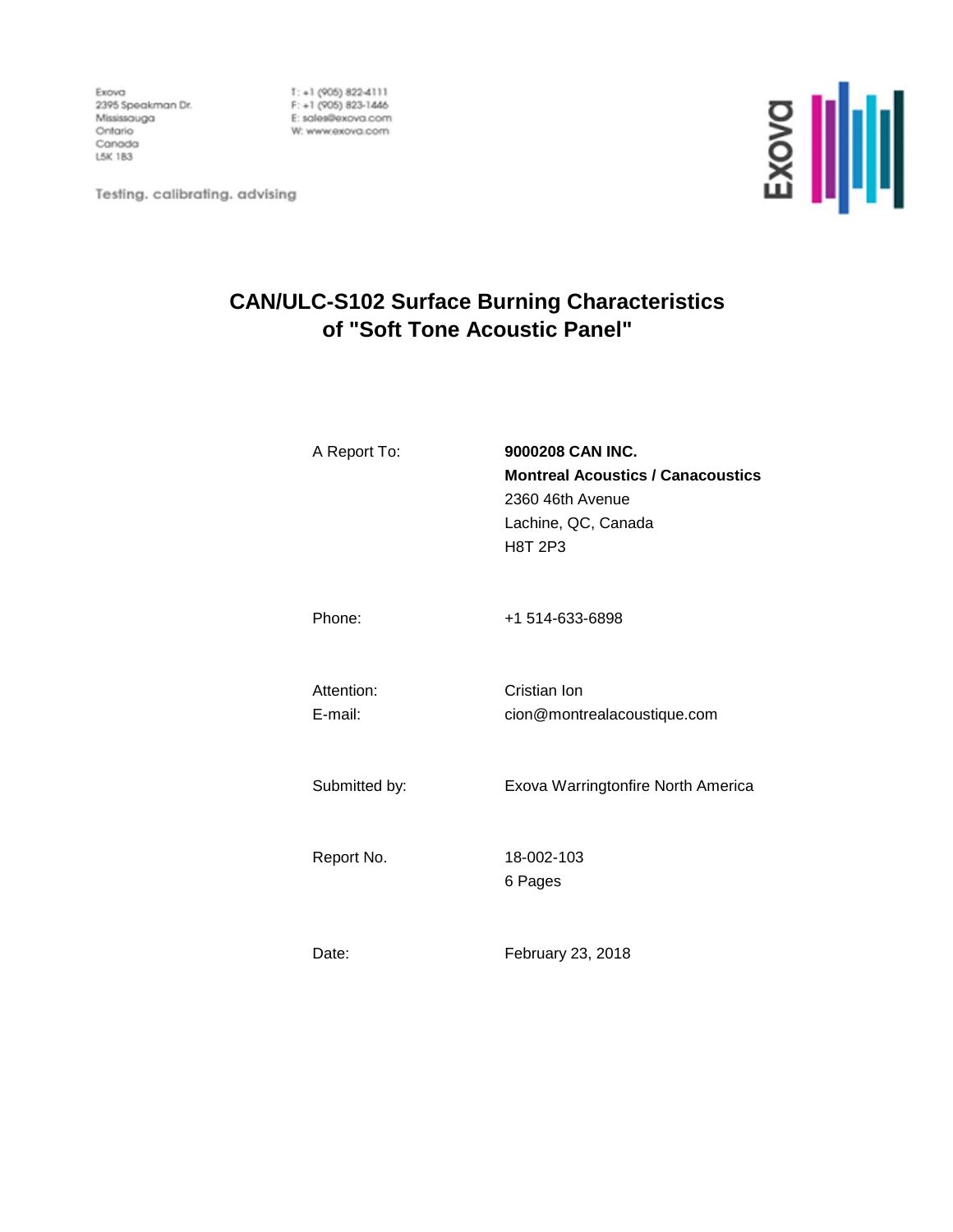**ACCREDITATION** To ISO/IEC 17025 for a defined Scope of Testing by the International Accreditation Service

#### **SPECIFICATIONS OF ORDER**

Determine Flame Spread and Smoke Developed Values based upon triplicate testing conducted in accordance with CAN/ULC-S102-10, as per Exova Warringtonfire North America Quotation No. 17-002-531452 dated November 20, 2018.

### **SAMPLE IDENTIFICATION** (Exova sample identification number 18-002-S0103)

Faced acoustic panel material, nominally 25 mm in thickness, identified as: "Soft Tone Acoustic Panel"

#### **TEST PROCEDURE**

The method, designated as CAN/ULC-S102-10, "Standard Method of Test for Surface Burning Characteristics of Building Materials and Assemblies", is designed to determine the relative surface burning characteristics of materials under specific test conditions. Results of less than three identical specimens are expressed in terms of Flame Spread Value (FSV) and Smoke Developed Value (SDV). Results of three or more replicate tests on identical samples produce average values expressed as Flame Spread Rating (FSR) and Smoke Developed Classification (SDC).

Although the procedure is applicable to materials, products and assemblies used in building construction for development of comparative surface spread of flame data, the test results may not reflect the relative surface burning characteristics of tested materials under all building fire conditions.

#### **SAMPLE PREPARATION**

Each test specimen consisted of a total of six sections of material, each approximately 25 mm in thickness by 533 mm in width by 1219 mm in length. The sections were butted together to create the requisite specimen length. Prior to testing, each specimen was conditioned to constant mass at a temperature of 23  $\pm$  3°C and a relative humidity of 50  $\pm$  5%. During testing, each specimen was self-supporting and the faced (white) surface was exposed to the test flame.

Testing was performed on: Test #1: 2018-02-23 Test #2: 2018-02-23 Test #3: 2018-02-23 2018-02-23 2018-02-23 2018-02-23

#### **SUMMARY OF TEST PROCEDURE**

The tunnel is preheated to 85°C, as measured by the backwall-embedded thermocouple located 7090 mm downstream of the burner ports, and allowed to cool to 40°C, as measured by the backwall-embedded thermocouple located 4000 mm from the burners. At this time the tunnel lid is raised and the test sample is placed along the ledges of the tunnel so as to form a continuous ceiling 7315 mm long, 305 mm above the floor. The lid is then lowered into place.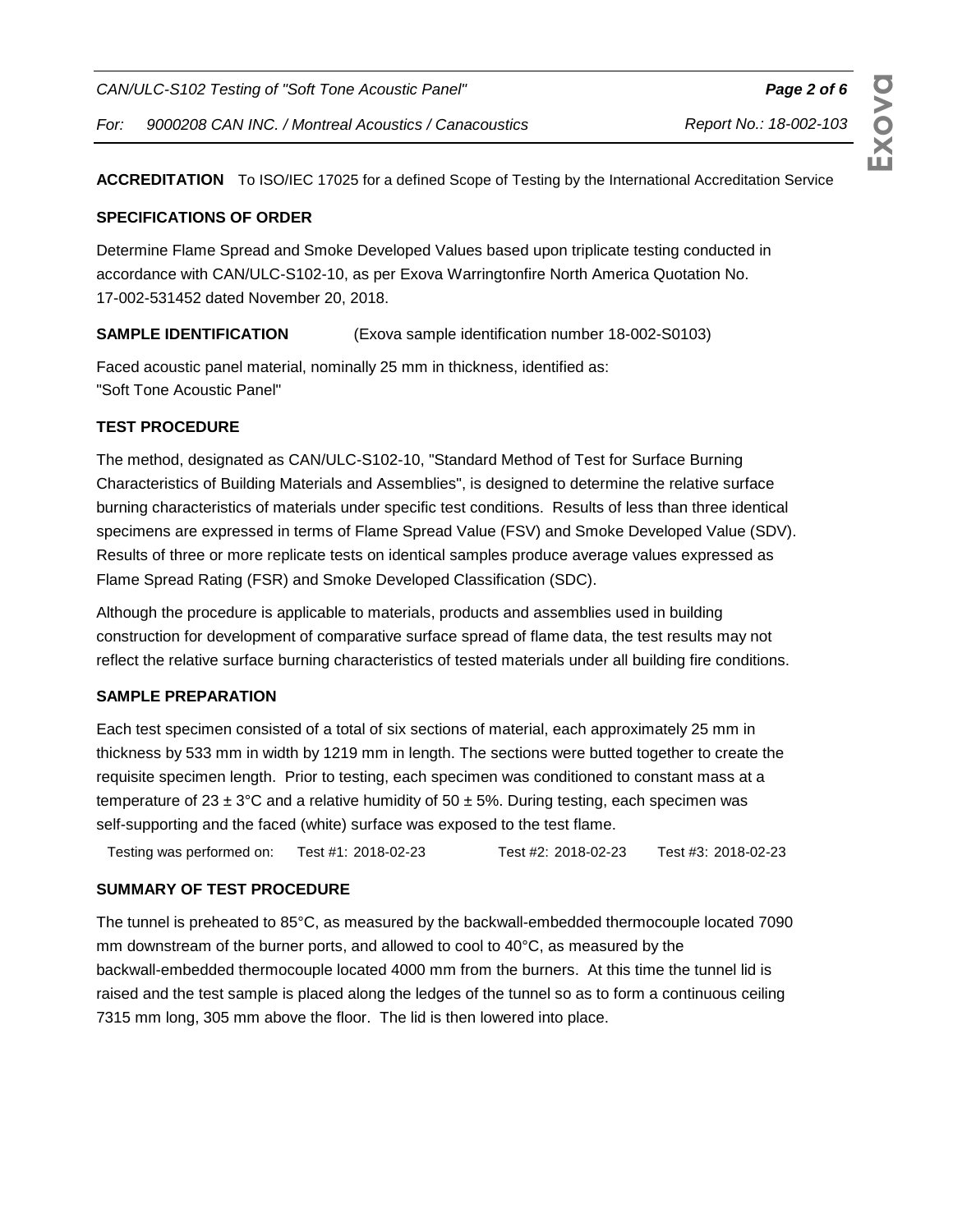#### **SUMMARY OF TEST PROCEDURE (continued)**

Upon ignition of the gas burners, the flame spread distance is observed and recorded every second. Flame spread distance versus time is plotted. Calculations ignore all flame front recessions and the Flame Spread Values (FSV) are determined by calculating the total area under the curve for each test sample. If the total area under the curve (AT) is less than or equal to 29.7 m·min,  $FSV = 1.85·AT$ ; if greater, FSV = 1640/(59.4-AT).

The Smoke Developed Value is determined by comparing the area under the obscuration curve for the test sample to that of inorganic reinforced cement board and red oak, established as 0 and 100, respectively. The Smoke Developed Value (SDV) is determined by dividing the total area under the obscuration curve by that of red oak and multiplying by 100.

#### **TEST RESULTS**

| Test                                                  | Approx.<br>Time to<br>Ignition (s) | Maximum Flame<br>Front Distance (m) | Time to Maximum<br>Flame Front (s) | <b>Flame Spread</b><br>Value (FSV) | Smoke Developed<br>Value (SDV) |
|-------------------------------------------------------|------------------------------------|-------------------------------------|------------------------------------|------------------------------------|--------------------------------|
|                                                       | 8                                  | 0.20                                | 20                                 | 4                                  | 33                             |
| 2                                                     |                                    | 0.33                                | 22                                 | 6                                  | 46                             |
| 3                                                     |                                    | 0.34                                | 442                                |                                    | 54                             |
| Average:                                              |                                    |                                     |                                    |                                    | 45                             |
| Rounded Average Flame Spread Rating (FSR):            |                                    |                                     |                                    | 5                                  |                                |
| Rounded Average Smoke Developed Classification (SDC): |                                    |                                     |                                    |                                    | 45                             |

SAMPLE: "Soft Tone Acoustic Panel"

#### **Observations of Burning Characteristics**

The specimens ignited approximately 7 to 8 seconds after exposure to the test flame. Melting, dripping, and flaming dripping behavior was observed. Material that dripped to the floor of the apparatus continued to produce smoke.

#### **Results Interpretation**

CAN/ULC-S102-10 contains no performance criteria of its own. The National Building Code of Canada (NBCC) or other jurisdictional documentation should be referenced to determine the FSR and/or SDC performance criteria that is applicable to the product under test for the intended application.

Tranics Willesein

**Francis Williams, Ian Smith, Ian Smith, Ian Smith, Ian Smith, Ian Smith, Ian Smith, Ian Smith, Ian Smith, Ian Smith, Ian Smith, Ian Smith, Ian Smith, Ian Smith, Ian Smith, Ian Smith, Ian Smith, Ian Smith, Ian Smith, Ian S** 

Technician. Technical Manager. Technical Manager.

Report No.: 18-002-103

Note: This report and service are covered under Exova Canada Inc. Standard Terms and Conditions of Contract which may be found on the Exova website (www.exova.com), or by calling 1-866-263-9268.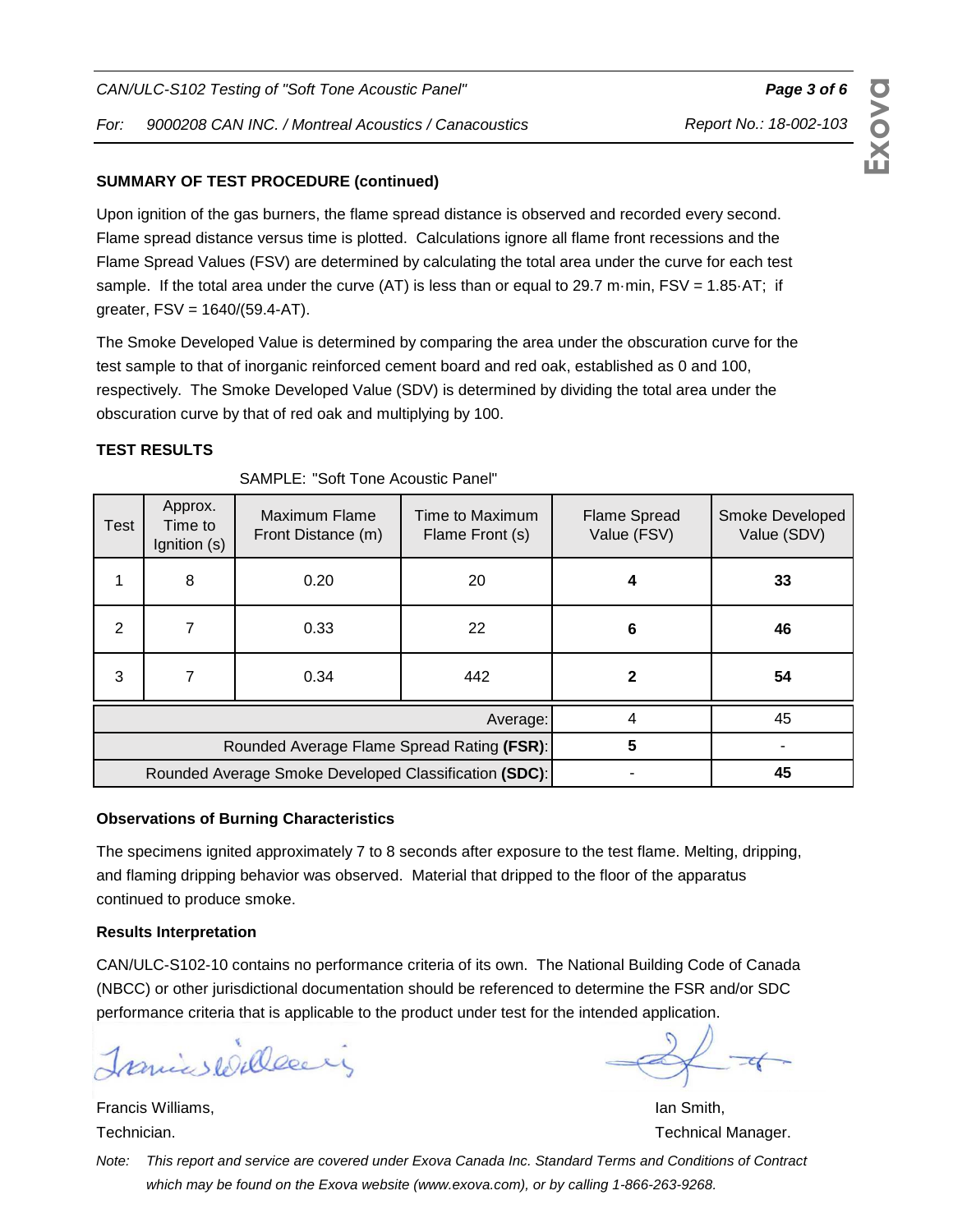

#### Test 1 of 3 Sample: "Soft Tone Acoustic Panel" **Chart 1. FLAME SPREAD (Specimen #1)** 6 Specimen #1 5  $Red$  Oak ( $FSV = 100$ ) Flame Spread in Metres Flame Spread in Metres 4 3 2 1 0 0 60 120 180 240 300 360 420 480 540 600 Time in Seconds **Chart 2. SMOKE DEVELOPED (Specimen #1)** 100 Specimen #1 90  $Red$  Oak (SDV = 100) 80 % Light Absorption % Light Absorption 70 60 50 40 30





# **Exova**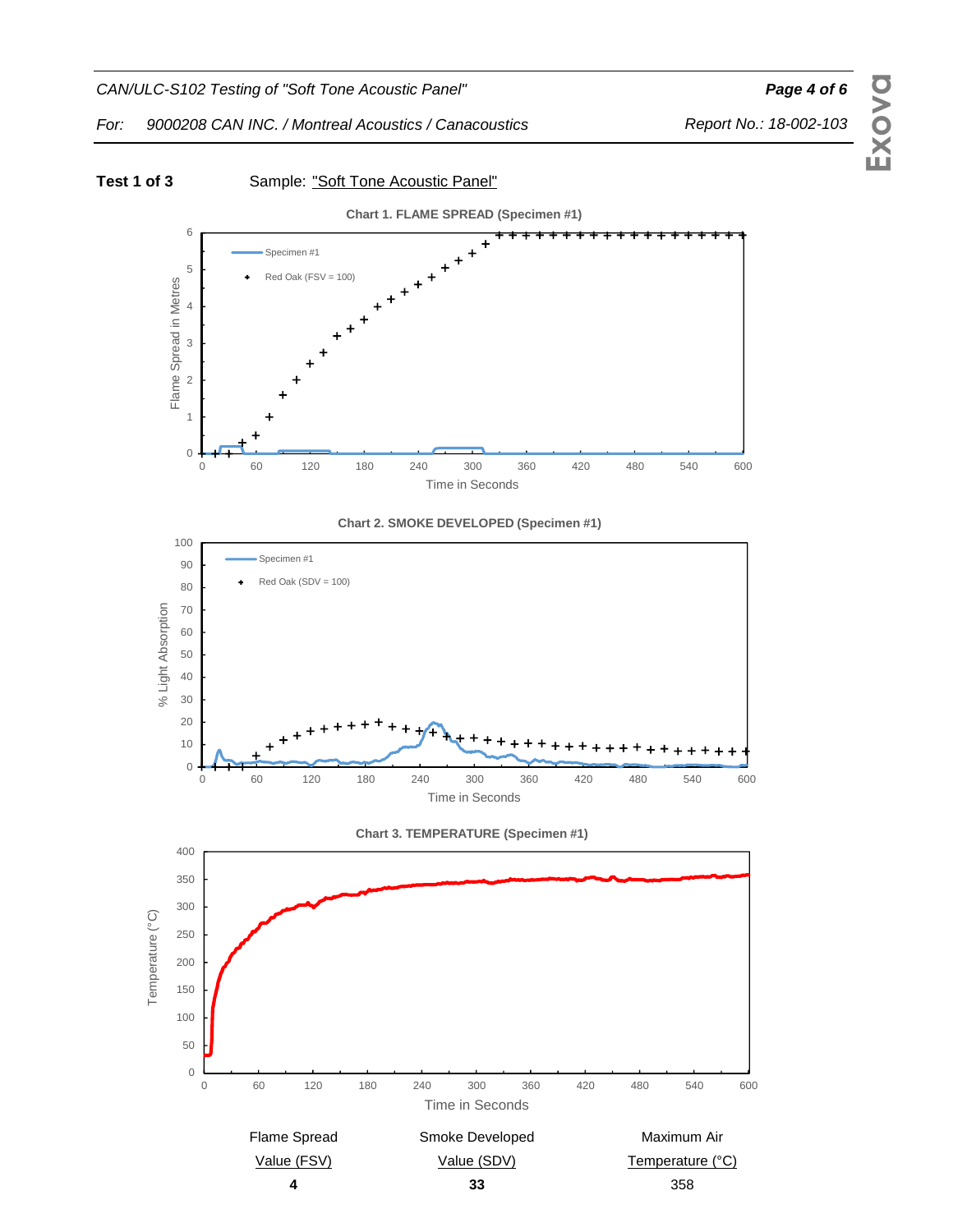

Report No.: 18-002-103

**Exova**

For: 9000208 CAN INC. / Montreal Acoustics / Canacoustics



## **6** 354